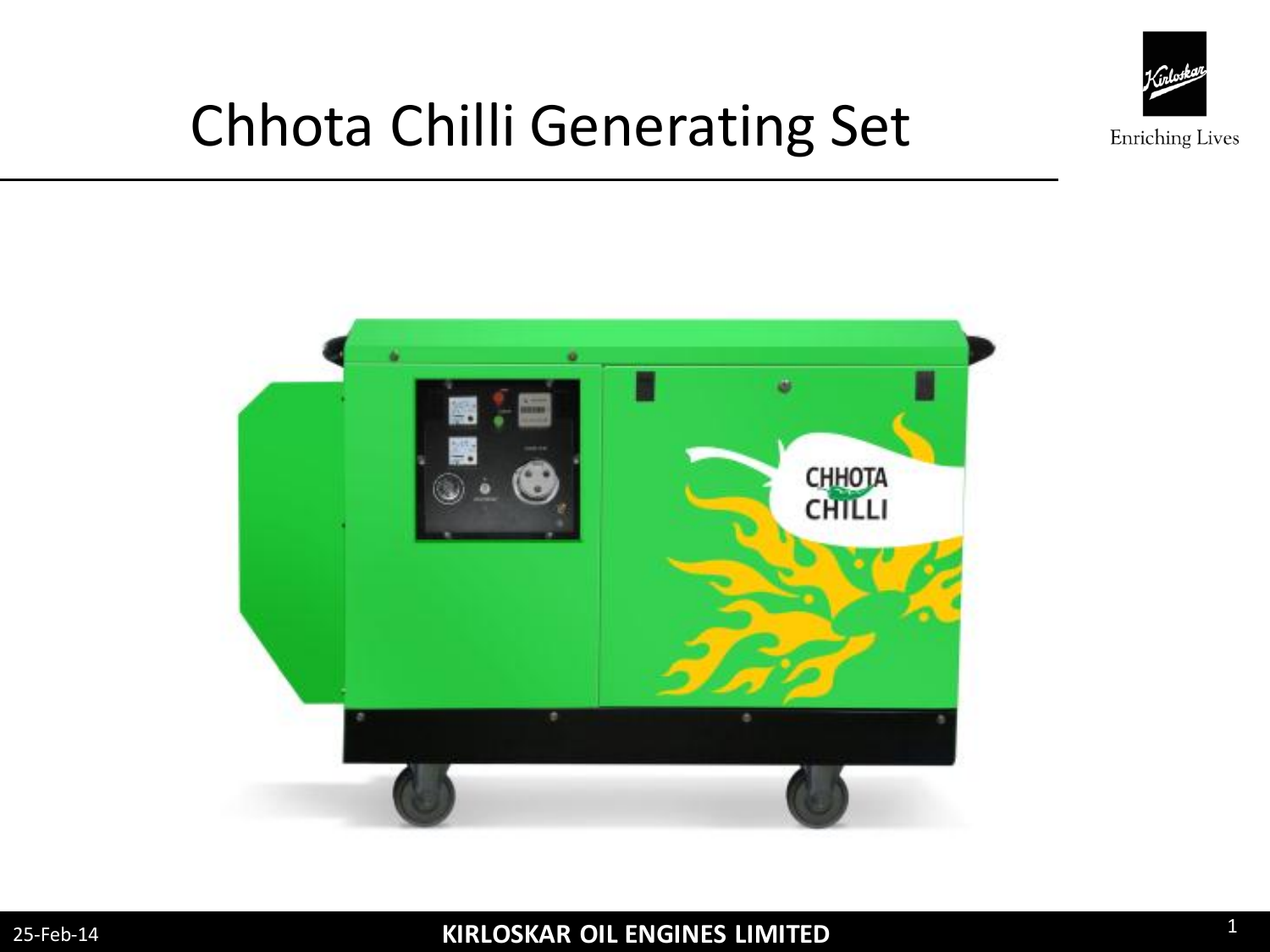

| <b>Parameters</b>                 | <b>Unit</b>              | Specification                                       |
|-----------------------------------|--------------------------|-----------------------------------------------------|
| Type of engine                    |                          | Single-cylinder, vertical-4 cycle air cooled diesel |
| Model                             |                          | CC418                                               |
| Cooling system                    |                          | Forced Air Cooling by flywheel fan                  |
| Combustion system                 | -                        | Direct injection system                             |
| <b>Starting system</b>            | $\overline{\phantom{a}}$ | Self Starter (12 V DC)                              |
| Bore x stroke                     | mm                       | 86 x 72                                             |
| Displacement                      | L                        | 0.418                                               |
| Output                            | HP(KVA)                  | 7.5(5)                                              |
| Rated engine speed                | rpm                      | 3000                                                |
| Idle engine speed at no load high | rpm                      | 3150±30                                             |
| Aspiration                        |                          | <b>Naturally Aspirated</b>                          |
| <b>Compression Ratio</b>          |                          | 19.5:1                                              |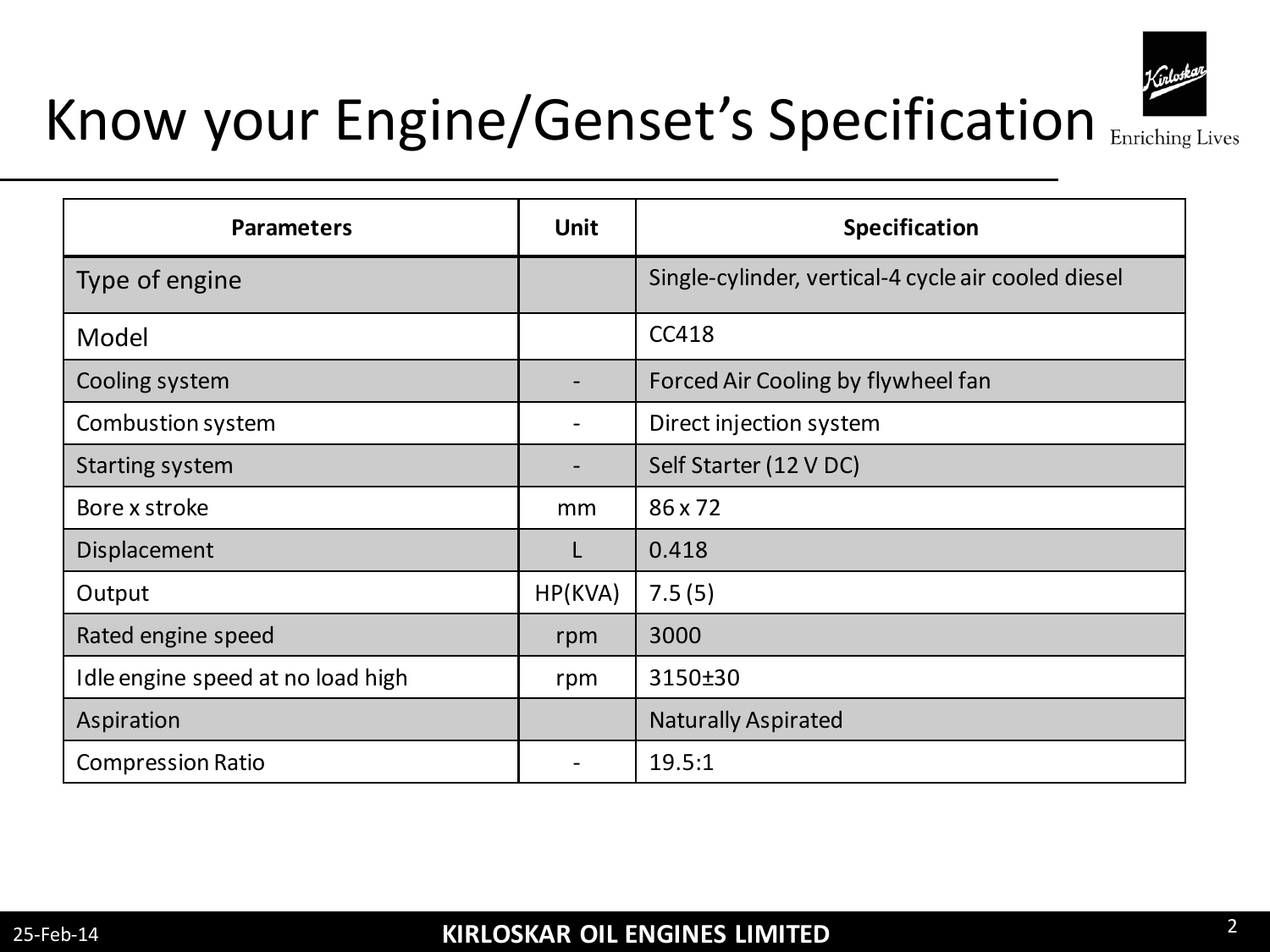

| <b>Parameters</b>     |                              | <b>Unit</b>        | Specification                           |
|-----------------------|------------------------------|--------------------|-----------------------------------------|
| Direction of Rotation |                              |                    |                                         |
|                       |                              |                    | Clockwise looking at the FWE            |
| <b>Fuel System</b>    | <b>Fuel Injection Pump</b>   |                    | Stanadayne                              |
|                       | <b>FIP Timing</b>            | Deg                | $17.0 \pm 1$                            |
|                       | <b>Fuel Injection Nozzle</b> |                    | <b>Bosch Make</b>                       |
|                       | Fuel injection pressure      | Kg/cm <sup>2</sup> | 200                                     |
|                       | <b>Fuel oil Selection</b>    |                    | High Speed Diesel fuel                  |
|                       | <b>Fuel filter</b>           |                    | Paper element enclosed in plastic mould |
|                       | <b>Fuel Tank</b>             |                    | Built in type with upper lid of canopy  |
|                       | <b>Fuel Tank Capacity</b>    | Ltr                | 12.5                                    |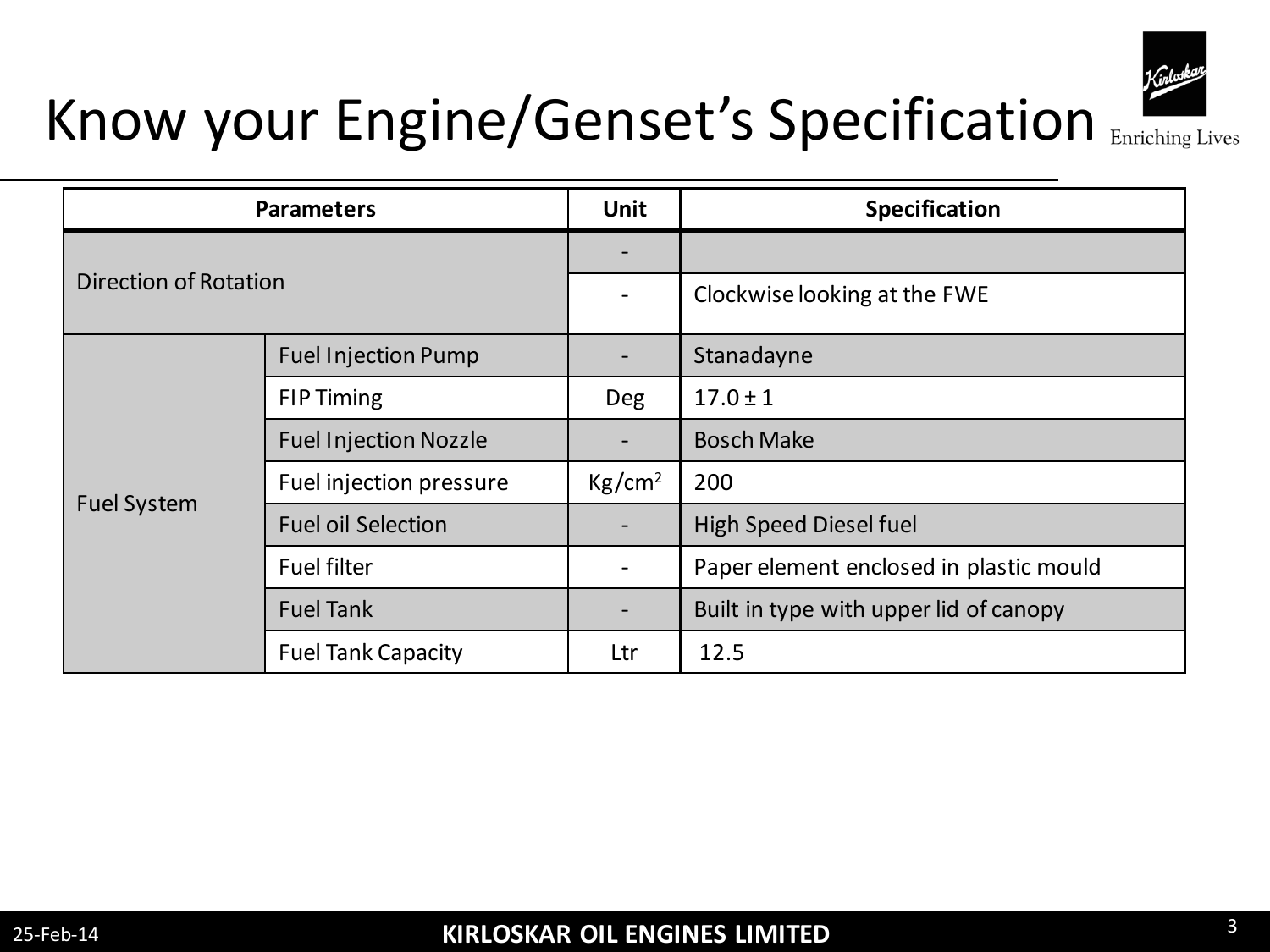

|                           | <b>Parameters</b>                         | <b>Unit</b> | <b>Specification</b>                                |
|---------------------------|-------------------------------------------|-------------|-----------------------------------------------------|
|                           | Type of lubrication                       |             | Forced lubrication, mist lubrication for rocker arm |
| Lubricating<br>Oil system | Lube oil filter                           |             | Resin, 60 mesh enclosed in crankcase bottom side    |
|                           | Lube oil selection                        |             | SAE15W/40 K Oil Super                               |
|                           | Lube oil sump<br>capacity                 | Ltr         | 1.65                                                |
| Air Cleaner               |                                           |             | Dry type surrounded by cloth of foam nature         |
| Exhaust silencer          |                                           |             | Expansion silencer with cover, catalytic converter  |
| Governor                  |                                           |             | Fixed speed mechanical governor                     |
|                           | Engine dimension( $L \times W \times H$ ) | mm          | 392 x 470 x 494                                     |
| Balance shaft             |                                           |             | Single shaft counter balance weight                 |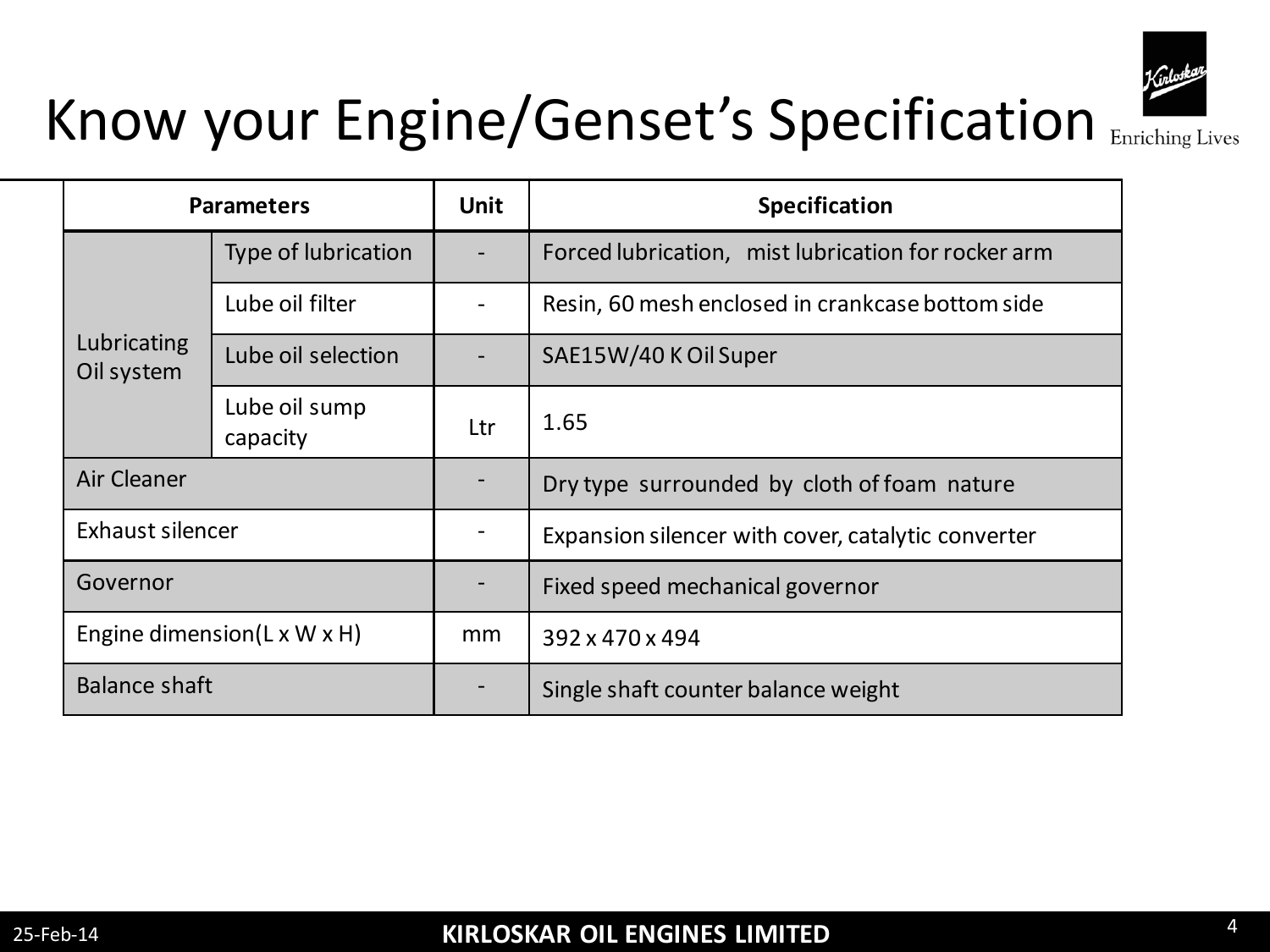

| <b>Parameters</b>              | <b>Unit</b> | Specification                                                      |
|--------------------------------|-------------|--------------------------------------------------------------------|
| Dry Weight of Generator        | <b>Kgs</b>  | 195                                                                |
| <b>Genset Dimension</b>        | mm          | 1215 x 550 x 840                                                   |
| <b>Valve Clearance</b>         | mm          | Inlet: $0.15 \pm 0.02$ & Exhaust: $0.15 \pm 0.02$ (Cold condition) |
| Safety system                  |             | <b>Tripping</b>                                                    |
| Charging                       |             | Through rectifier                                                  |
| Source of supply for rectifier |             | Magneto                                                            |
| <b>Starting</b>                |             | Through relay                                                      |
| Meter                          |             | Hour meter of 230 V AC & Analogue volt meter                       |
| Protection                     |             | Circuit protector                                                  |
| Switch                         |             | Three Position: Stop, Run, Start                                   |
| <b>Indicators</b>              |             | Two LED lamps for fault & Load on indicator                        |
| <b>Fuel On Solenoid</b>        |             | Electrically operated                                              |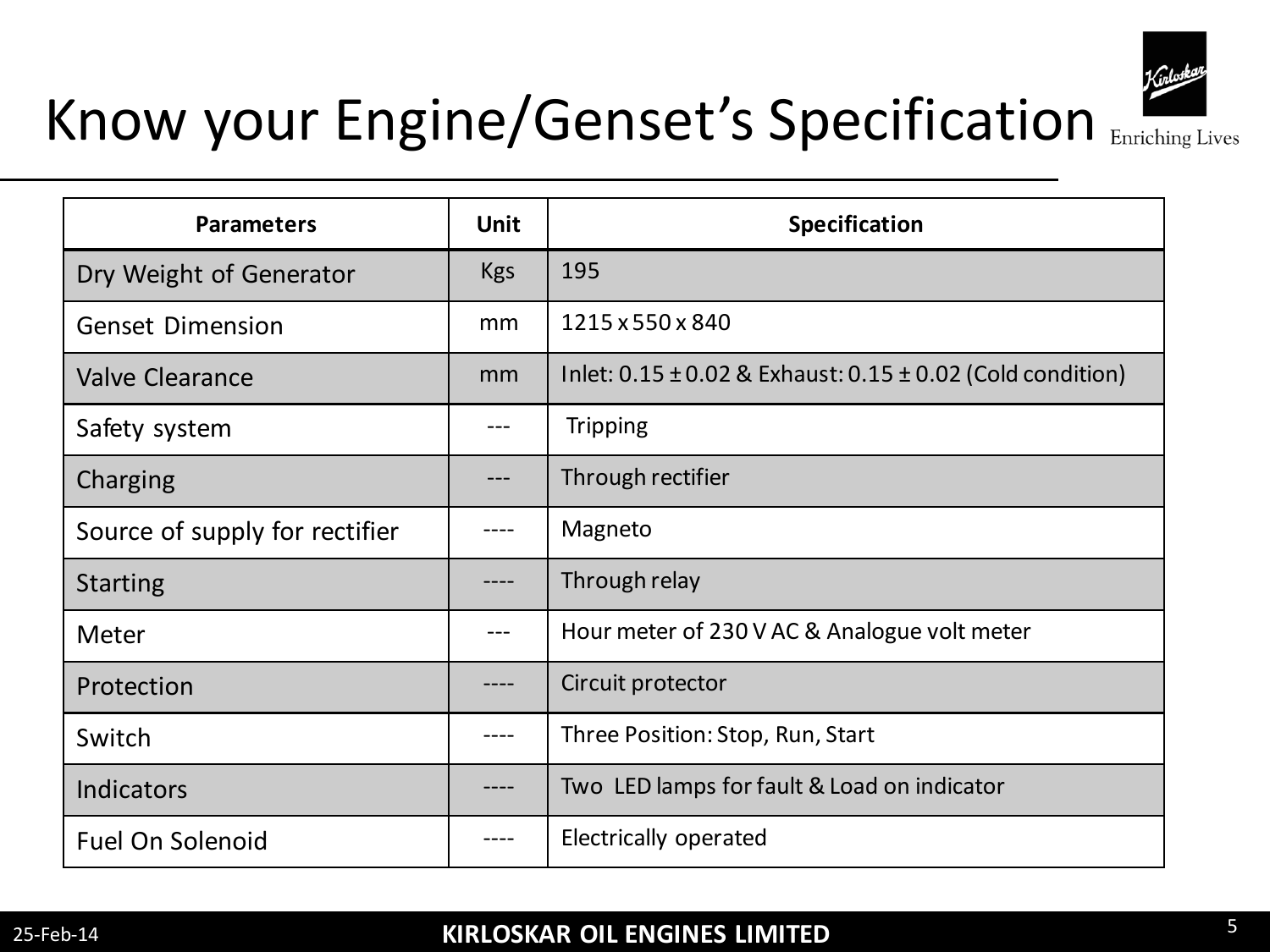### Control Panel



The control Panel is equipped with

- 1. Voltmeter
- 2. Voltage indicator lamp
- 3. MCB
- 4. Key for starting
- 5. Output Socket
- 6. Hour Meter
- 7. Ammeter
- 8. Fault indicator
- 9. Load ON Indicator

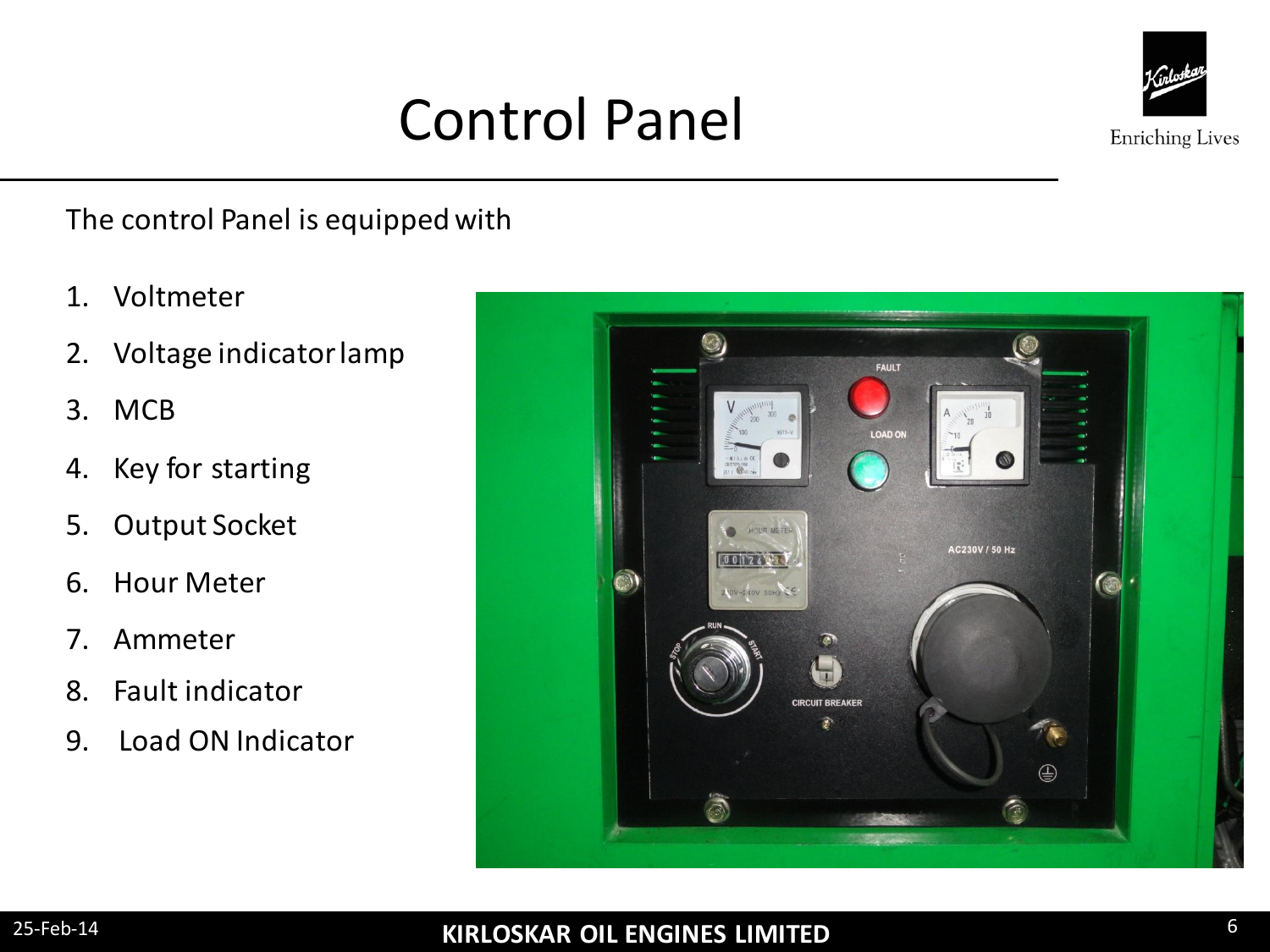

# Product Application